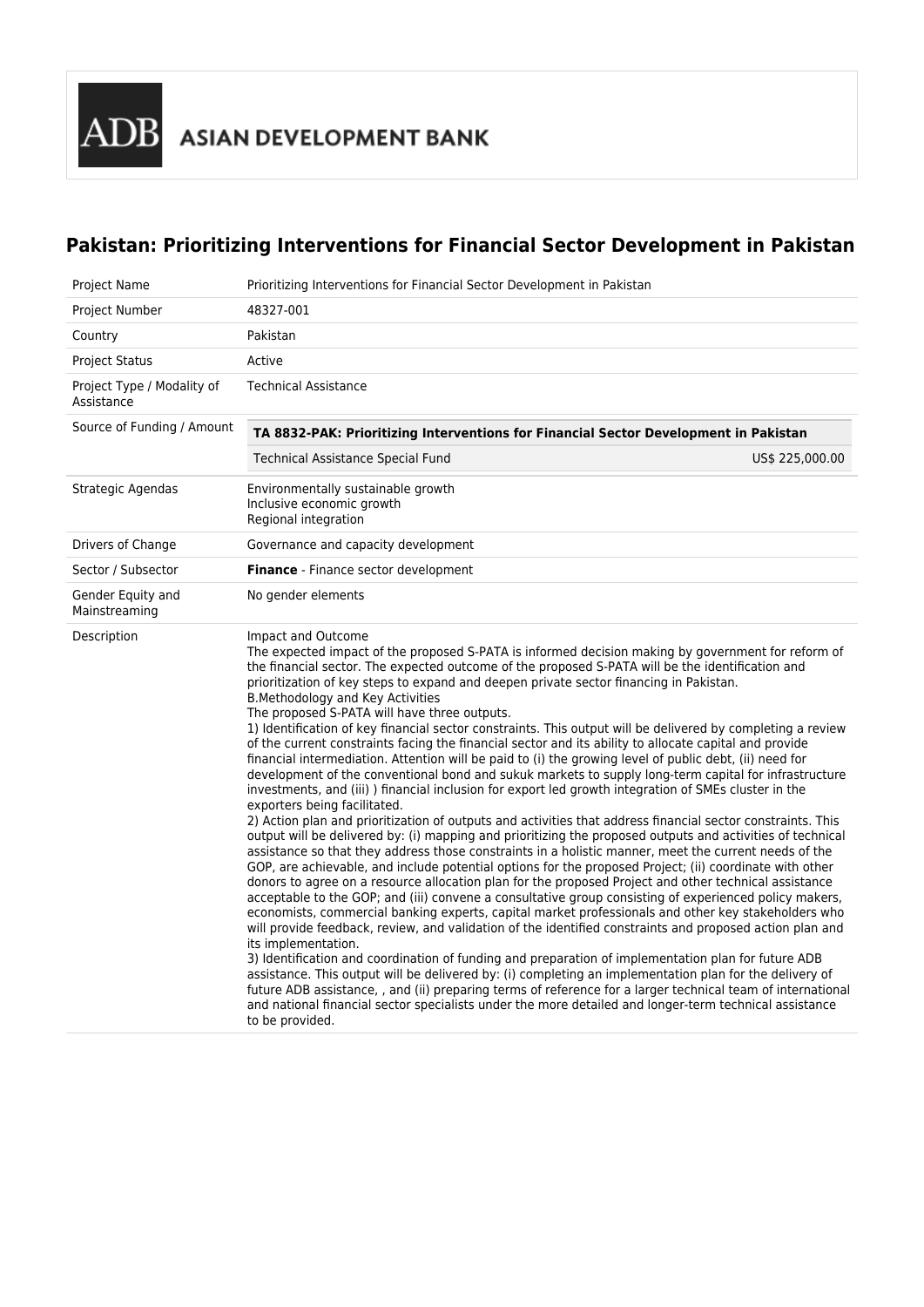Project Rationale and Linkage to Country/Regional Strategy The new government is keen to support further financial market reform, strengthening, diversification and growth, to facilitate better allocation of capital for infrastructure and other investment and provide more inclusive financial services. The S-PATA will (i) help the GOP map out and prioritize the steps that need to be taken to achieve further financial sector growth, and (ii) identify and structure technical assistance that may be provided by ADB, other donors and or the government to support such steps. This will ensure that the technical assistance provided addresses real constraints in a holistic manner, meet current sector needs and government priorities, and can realistically be achieved within the time and resources available.

Public debt management. Pakistan's public debt has increased significantly in recent years due to high fiscal deficit levels, which peaked to about 8% of GDP for the fiscal year (FY) ended 30 June 2013 and expected to be around 4.9% as projected in the budget for FY2014-15. For FY2014 public debt totaled PRs16,321 billion or 64.3% of GDP, compared to PRs6,044 billion or 56.8% of GDP in FY2008 . To fund this increase government relied heavily on domestic debt, which was 66.8% of total public debt for FY2013 compared to 54% in FY2008. Domestic government debt was mainly generated from the banking market, through the issuance of short term government securities, and the National Savings Schemes (NSS), which provided a variety of attractive retail savings instruments. These NSS instruments are a source of vulnerability, liquidity risk and market distortion because of the put-options that NSS investors can exercise at any time of the instruments' life.

The GOP's debt management function is spread across a number of agencies under the MOF. This fragmentation makes policy coordination, implementation and reforms very difficult, and recruitment of qualified staff from the market is problematic. It can result in (i) mixed signals to the capital markets about the government's short, medium and long-term domestic and external debt requirements; (ii) contingent liabilities missed or not properly accounted for; and (iii) the overall cost of public debt to be higher than needed. To address this, in April 2014 the GOP announced the Medium Term Debt Management Strategy (FY 2014-18) (MTDS). The MTDS contains a new policy on an appropriate mix of funding, and provides a framework that enables the government to take informed decisions based on cost-risk tradeoffs. It also calls for the centralization of the debt management functions to achieve greater clarity and accountability.

In Pakistan the corporate debt market is underdeveloped and the private sector is dependent on the banking sector for finance. Pakistan is relatively under-leveraged as an economy, with total private sector debt at about 20% of GDP. One of the reasons for underdeveloped debt capital markets is lack of interest of institutional and retail investor for such instruments. The average maturity of domestic public debt is 1.8 years, which means that the risk-free yield curve is not developed, and benchmarking for the cost of long term capital is very difficult.

Lack of infrastructure finance. It is estimated that priority infrastructure projects in the power sector alone need long-term financing equal to \$9.7 billion from the public sector and \$14.9 billion from the private sector. Availability of financing for energy, transport and other infrastructure projects from capital markets is extremely limited. Infrastructure finance from banks has been static for many years for a number of reasons, including (i) concerns about the circular debt , (ii) a strong bias towards assetbacked corporate loans and risk-free public debt, and (iii) banks' internal portfolio preferences. To help address this gap, the SBP has issued guidelines on infrastructure project financing, and developed proposals for an infrastructure financing veh

Impact

#### **Project Outcome**

| Description of Outcome                                                    |                                                                                                                                                                                                                                                                                                                                                                                                                                                                                                                                                                                                                                                                                                                                                                                                                                                                                                                                                                                                                                                                                                                                                                                                                                                                                                                                                                                                                                                                                                                                                                                                                                                                                                                                       |
|---------------------------------------------------------------------------|---------------------------------------------------------------------------------------------------------------------------------------------------------------------------------------------------------------------------------------------------------------------------------------------------------------------------------------------------------------------------------------------------------------------------------------------------------------------------------------------------------------------------------------------------------------------------------------------------------------------------------------------------------------------------------------------------------------------------------------------------------------------------------------------------------------------------------------------------------------------------------------------------------------------------------------------------------------------------------------------------------------------------------------------------------------------------------------------------------------------------------------------------------------------------------------------------------------------------------------------------------------------------------------------------------------------------------------------------------------------------------------------------------------------------------------------------------------------------------------------------------------------------------------------------------------------------------------------------------------------------------------------------------------------------------------------------------------------------------------|
| Progress Toward<br>Outcome                                                | Two International Consultants and one national consultant hired.                                                                                                                                                                                                                                                                                                                                                                                                                                                                                                                                                                                                                                                                                                                                                                                                                                                                                                                                                                                                                                                                                                                                                                                                                                                                                                                                                                                                                                                                                                                                                                                                                                                                      |
| <b>Implementation Progress</b>                                            |                                                                                                                                                                                                                                                                                                                                                                                                                                                                                                                                                                                                                                                                                                                                                                                                                                                                                                                                                                                                                                                                                                                                                                                                                                                                                                                                                                                                                                                                                                                                                                                                                                                                                                                                       |
| Description of Project<br>Outputs                                         |                                                                                                                                                                                                                                                                                                                                                                                                                                                                                                                                                                                                                                                                                                                                                                                                                                                                                                                                                                                                                                                                                                                                                                                                                                                                                                                                                                                                                                                                                                                                                                                                                                                                                                                                       |
| Status of Implementation<br>Progress (Outputs,<br>Activities, and Issues) | Five consultants were hired for the assignment, which included very senior bankers, one of whom was a<br>former governor of SBP. The team of consultants met all the important stakeholders including domestic<br>and international banks, mutual funds, capital market companies, housing finance company, stock<br>exchanges, Pakistan Mercantile Exchange, private equity funds, leading corporate conglomerates, SBP<br>and SECP. During the process, consultants identified major constraints of the financial sector which are<br>impeding the deepening of financial sector intermediation and access to finance. It was assessed that<br>access for infrastructure finance, SMEs, export credit, agriculture financing, financial inclusion at large<br>and housing finance are major gaps. The team noted that DFID, World Bank and IFC are supporting the<br>Government of Pakistan (the government) through SBP and SECP for the development of SMEs,<br>agriculture financing, and financial inclusion. Another major impediment to the development of financial<br>markets is weak public debt management. To address and improve this area, the Ministry of Finance, at<br>the request of the IMF, has agreed to work with the World Bank and DFID. USAID has also allocated<br>around \$20 million to support the government in improving its debt management and also to strengthen<br>the private debt capital markets. The consultants have submitted two reports on housing finance and a<br>proposed infrastructure financing vehicle as potential areas for ADB support. For effective interventions<br>on infrastructure financing, it is imperative that the support is aligned with government's initiatives. |

Geographical Location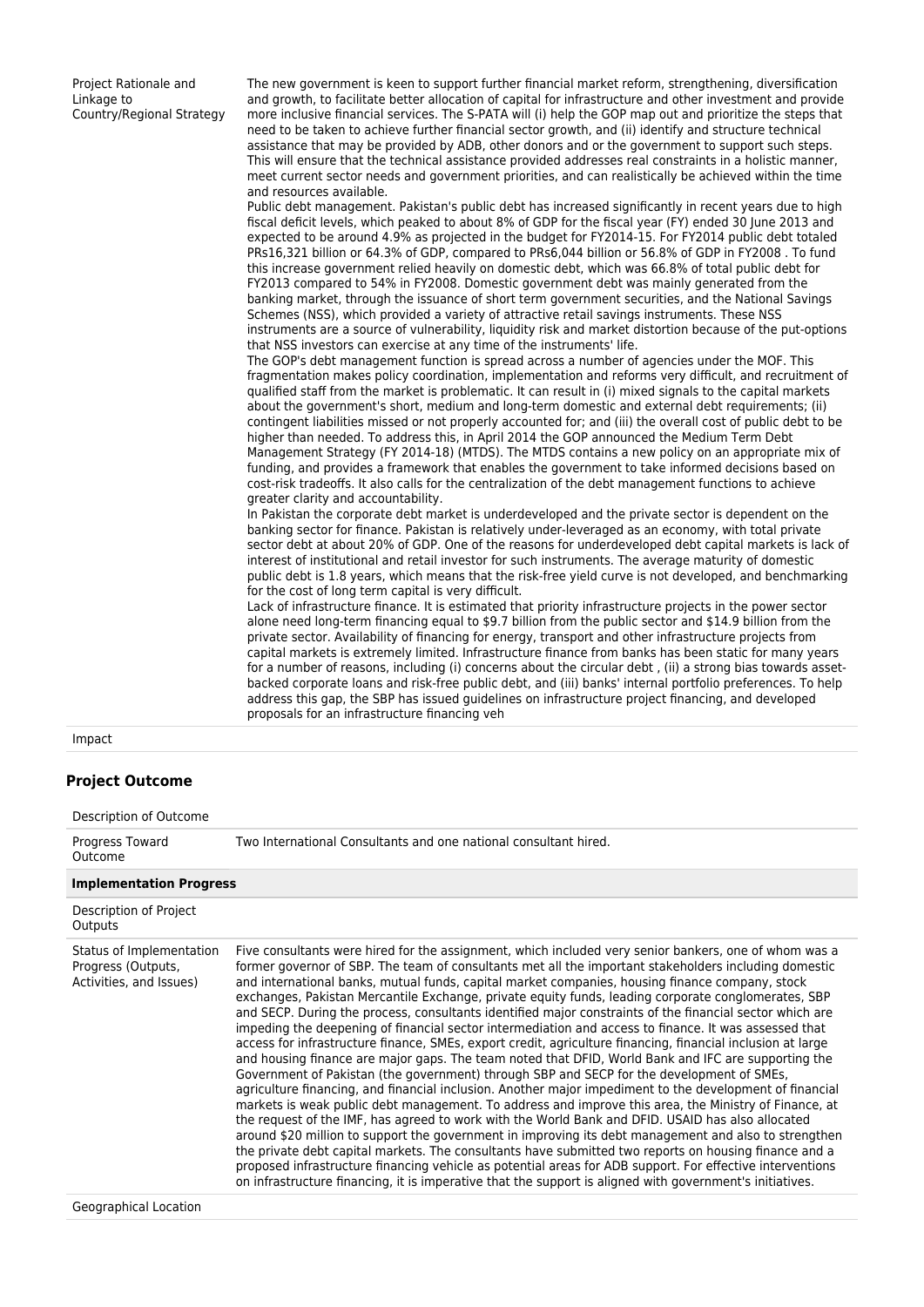## **Summary of Environmental and Social Aspects**

| Environmental<br>Aspects                |                                                                                                                                                                                                                                                                                                                                                                                                                                                                                                                                                                                                                                                                                                                                                                                                                                                                                                                                                                                                                                                                                                                                                                                                                                                                                                                                                                                                                                                                                                                                                                                                                                                                                                                                                                                                                                                                                                                                                                                                                                                                                                                                                                                                                                                                                                                                                                                                                                                                                                                                  |
|-----------------------------------------|----------------------------------------------------------------------------------------------------------------------------------------------------------------------------------------------------------------------------------------------------------------------------------------------------------------------------------------------------------------------------------------------------------------------------------------------------------------------------------------------------------------------------------------------------------------------------------------------------------------------------------------------------------------------------------------------------------------------------------------------------------------------------------------------------------------------------------------------------------------------------------------------------------------------------------------------------------------------------------------------------------------------------------------------------------------------------------------------------------------------------------------------------------------------------------------------------------------------------------------------------------------------------------------------------------------------------------------------------------------------------------------------------------------------------------------------------------------------------------------------------------------------------------------------------------------------------------------------------------------------------------------------------------------------------------------------------------------------------------------------------------------------------------------------------------------------------------------------------------------------------------------------------------------------------------------------------------------------------------------------------------------------------------------------------------------------------------------------------------------------------------------------------------------------------------------------------------------------------------------------------------------------------------------------------------------------------------------------------------------------------------------------------------------------------------------------------------------------------------------------------------------------------------|
| Involuntary<br>Resettlement             |                                                                                                                                                                                                                                                                                                                                                                                                                                                                                                                                                                                                                                                                                                                                                                                                                                                                                                                                                                                                                                                                                                                                                                                                                                                                                                                                                                                                                                                                                                                                                                                                                                                                                                                                                                                                                                                                                                                                                                                                                                                                                                                                                                                                                                                                                                                                                                                                                                                                                                                                  |
| Indigenous Peoples                      |                                                                                                                                                                                                                                                                                                                                                                                                                                                                                                                                                                                                                                                                                                                                                                                                                                                                                                                                                                                                                                                                                                                                                                                                                                                                                                                                                                                                                                                                                                                                                                                                                                                                                                                                                                                                                                                                                                                                                                                                                                                                                                                                                                                                                                                                                                                                                                                                                                                                                                                                  |
|                                         | <b>Stakeholder Communication, Participation, and Consultation</b>                                                                                                                                                                                                                                                                                                                                                                                                                                                                                                                                                                                                                                                                                                                                                                                                                                                                                                                                                                                                                                                                                                                                                                                                                                                                                                                                                                                                                                                                                                                                                                                                                                                                                                                                                                                                                                                                                                                                                                                                                                                                                                                                                                                                                                                                                                                                                                                                                                                                |
| During Project Design                   | The 2014-16 Country Operations Business Plan allocated \$0.5 million for a technical assistance grant and a<br>\$10 million for a loan from Asian Development Fund resources to support the development of the financial<br>sector and improve public debt management in 2014. In May 2014 an ADB consultation mission met with the<br>government of Pakistan (GOP) and agreed to delink the technical assistance grant from the loan, process the<br>technical assistance grant as a Small-Scale Policy and Advisory Technical Assistance (S-PATA) on a<br>standalone basis and shift the loan to 2015. This change was made in light of considerable grant assistance<br>being offered by a number of donors to support financial sector development and related areas and the need<br>for clarify and prioritize these interventions . A follow-up mission in October 2014 reconfirmed this approach<br>with the Ministry of Finance (MOF), State Bank of Pakistan (SBP), Securities and Exchange Commission of<br>Pakistan (SECP) and selected stakeholders.<br>ADB has a long history of supporting Pakistan's financial sector development through its sovereign and non-<br>sovereign operations. Support for financial sector development is expected to remain a priority in the<br>Country Partnership Strategy (CPS) 2015-19 currently being finalized. The \$260 million Financial (Nonbank)<br>Markets and Governance Program in 2002 supported capacity building of the Securities and Exchange<br>Commission of Pakistan (SECP), establishment of regulatory frameworks for money and futures markets,<br>strengthening of disclosure and governance requirements, and establishment of professional standards. The<br>\$400 million Second Generation of Capital Market Reform Program in 2007 supported the development of<br>institutional investors to facilitate long-term capital formation, improved the efficiency of securities and<br>strengthened market governance to protect investors. Yet, there is an un-finished agenda as Pakistani<br>financial and capital markets don't adequately respond to the needs of economy. In recent years ADB's<br>involvement in the financial sector through its sovereign operations has been limited as priority was given to<br>energy and transport development, and carried out mainly through its non-sovereign operations to eleven<br>banks participating in the Trade Finance Program as well as Rural Financial Inclusion and Diary Growth<br>project. |
| <b>During Project</b><br>Implementation | The Ministry of Finance has since requested ADB assistance to capitalize and operationalize the Pakistan<br>Development Fund Limited (PDFL). PDFL will support the financing of infrastructure projects in Pakistan.<br>Moreover, the SBP has also requested ADB to assist in the operationalization of the recently established<br>Export Import Bank of Pakistan (EXIMBP) to promote financial inclusion for export led growth integration<br>SMEs cluster in the exporters being facilitated. The EXIMBP will support expansion and diversification of the<br>export base of the country by providing short term export credit, medium, long term financing facilities,<br>guarantees, export credit insurance and other supporting services to the exporters. An additional consultants<br>have been hired for this.                                                                                                                                                                                                                                                                                                                                                                                                                                                                                                                                                                                                                                                                                                                                                                                                                                                                                                                                                                                                                                                                                                                                                                                                                                                                                                                                                                                                                                                                                                                                                                                                                                                                                                         |

#### **Business Opportunities**

| Consulting | The individual consultants will be recruited in accordance with ADB's Guidelines on the Use of Consultants (2013, |
|------------|-------------------------------------------------------------------------------------------------------------------|
| Services   | as amended from time to time). Disbursements under the TA will be made in accordance with ADB's Technical         |
|            | Assistance Disbursement Handbook (2010, as amended from time to time).                                            |
|            | Indicative Consulting Services Inputs                                                                             |
|            | Financial Sector Specialist and Team Leader 3.0 months input                                                      |
|            | Financial Sector/Capital Market Specialist 3.0 months input                                                       |
|            | Financial Sector/Capital Market Expert-Local 4.0 months input                                                     |
|            | Infrastructure Financing Expert-Local 88 WD over a period of seven months                                         |
|            | Financial & Capital Market Expert-Local 66 WD over a period of seven months                                       |
|            | Financial Sector/EXIM bank Expert - Intl 40 WD input spread over 5 months                                         |

### **Responsible Staff**

| Responsible ADB Officer    | Ali, Shauzab                                                                                              |
|----------------------------|-----------------------------------------------------------------------------------------------------------|
| Responsible ADB Department | Central and West Asia Department                                                                          |
| Responsible ADB Division   | <b>Pakistan Resident Mission</b>                                                                          |
| <b>Executing Agencies</b>  | Ministry of Finance<br>Fronomic Affairs Div.<br>Rm. 308 Block "C" Secretariat Bldg<br>Islamabad, Pakistan |